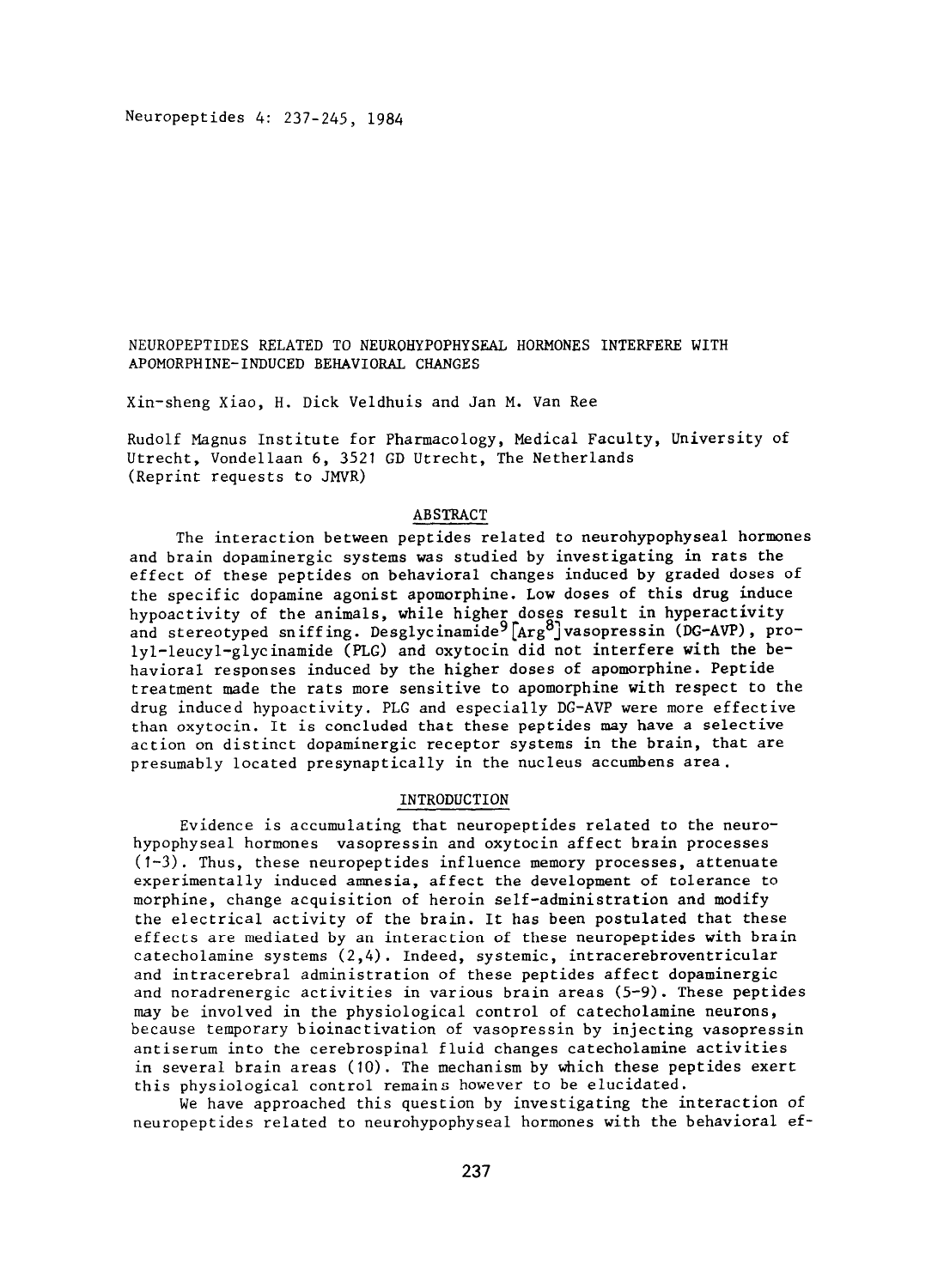fects of the specific dopamine agonist apomorphine. This drug induces hypoactivity after low doses and hyperactivity and stereotypy after high doses (11). One explanation of this biphasic effect is that low doses preferentially activate presynaptically located dopaminergic receptor systems, leading to diminished dopamine release, while high doses activate postsynaptically located dopaminergic receptor systems. As peptides we selected desglycinamide<sup>9</sup>[Arg8]vasopressin (DG-AVP), which induces similar behavioral effects as vasopressin, but lacks the classical peripheral actions of the hormone  $(12)$ , oxytocin which exerts an opposite effect as vasopressin in a variety of behavioral testprocedures (2) and prolyl-leucyl-glycinamide (PLG), the C-terminal tripeptide of oxytocin. In particular PLG has been shown to interfere with brain dopaminergic system (8,13,14). We found that especially DG-AVP and PLG potentiated the behavioral effects of **low** doses of apomorphine, but did not interact with the behavioral responses following high doses of this drug, indicating that these peptides interfere with certain but not all dopaminergic systems in the brain and suggesting that they may act at the presynaptic level of dopaminergic neurons.

#### METHODS

### Animals and test conditions

Male Wistar rats weighing 140-160 g were used. They were housed under controlled conditions and maintained on a 14:lO light-dark cycle (light on between 5:00 a.m. and 7:00 p.m.) with free access to food and water. Experiments were carried out between 8:30 a.m. and 2:00 p.m. in a sound-attenuated room. Neuropeptides and apomorphine were administered subcutaneously in the neck of the animals. Each animal was used only once.

A rectangular (A) and a circular (B) perspex test cage were used to observe the behavior of the animals as described in detail elsewhere (11). Briefly, groups of animals (n=6-42) were injected with saline (0.5 ml) or neuropeptides and after 1 h with placebo (0.3 ml saline) or graded doses of apomorphine. Five min later, the rats were placed in (A) the rectangular test cage (bottom 20 x 6.5 cm, height 32 cm) and the frequency of locomotion, rearing and grooming was measured for 3 min. The rats were tested again in (B) the small open field (diameter 19.5 cm, height 28.5 cm) at 20 min after the last injection and the frequency of locomotion and rearing and the duration of sniffing were measured for 3 min.

### Data analysis and statistics

Group means and standard errors were calculated and the statistical significance was determined using one-way analysis of variance (ANOVA) and if significant (P<0.01), post hoc comparisons of group means were evaluated with the Student Newman-Keuls multiple range test (SNK, SPSS program).

### Drug and peptides

Apomorphine (Apomorphine HCl) was obtained from O.P.G. Utrecht, The Netherlands. The neuropeptides desglycinamide<sup>9</sup>[Arg<sup>8</sup>] vasopressin (DG-AVP, Cys-Tyr-Phe-Gln-Asn-Cys-Pro-Arg), oxytocin (Cys-Tyr-Ile-Gln-Asn-Cys-Pro-Leu-Gly-NH2) and PLG (Pro-Leu-Gly-NH2) were donated by Organon International B.V., Oss, The Netherlands. The peptides were stored in dry form and under controlled humidity condition. Peptides and apomorphine were dissolved in saline immediately prior to use.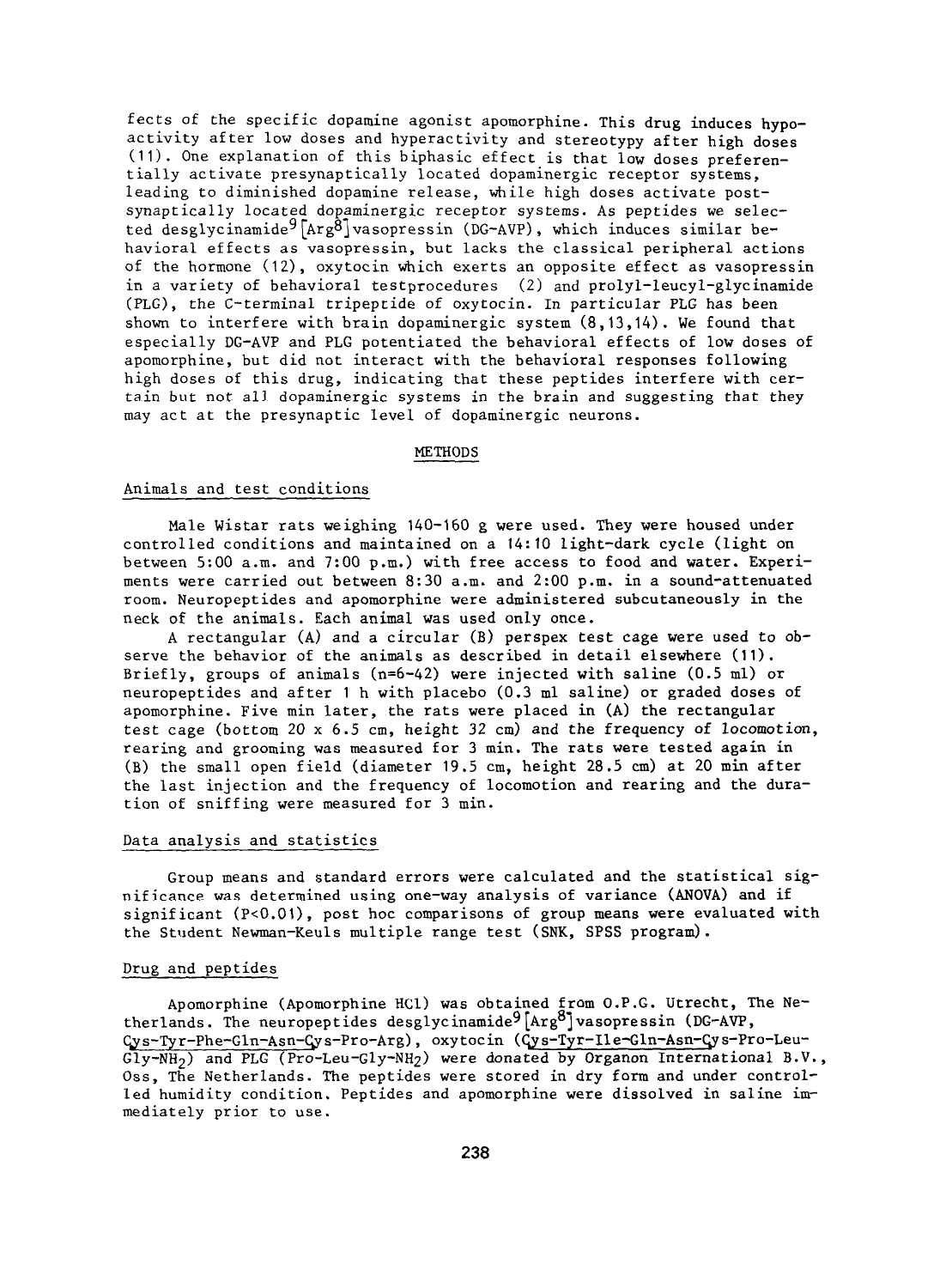# RESULTS

Low doses of subcutaneously injected apomorphine decreased the frequency of locomotor activity and rearing both at 5 and 20 min after injection (Fig. I). The relatively high dose (250  $\mu$ g/kg) of apormophine increased the frequency of locomotion and rearing but only at 20 min after administration. Low doses of apomorphine did change neither the frequency of grooming nor the duration of sniffing. Higher doses however, decreased grooming and induced stereotyped sniffing behavior.

The influence of pretreatment (25  $\mu$ g, s.c.) with the neuropeptides (DG-AVP, oxytocin and PLG) is presented in Table 1. Neither peptides affect the measured behavioral elements in placebo treated rats. Injection of a low dose of apomorphine (31.25  $\mu$ g/kg) induced a significant decrease of locomotor activity in DG-AVP and PLG pretreated rats as compared to saline pretreated controls. This effect was less marked and statistically nonsignificant in oxytocin pretreated rats. Also the frequency of rearing was significantly decreased in DG-AVP pretreated rats, while a tendency to a similar effect was found in the PLG pretreated rats. Thus, DG-AVP and to a minor degree PLG clearly potentiate the effects of low dose of apomorphine on locomotion and rearing. In fact, DG-AVP shifted the dose response curve of apomorphine to the left (Fig. 2). Using a lower dose of DG-AVP, i.e. 2.5  $\mu$ g, a slight, but nonsignificant effect was observed (data not shown). Grooming behavior was affected neither by apomorphine treatment nor by the combined treatment of neuropeptides and apomorphine. However, the duration of sniffing behavior was lower in all rats pretreated with all three peptides as compared to saline pretreated controls following the low dose of apomorphine.

When higher doses of apomorphine were injected no differences were observed between saline and peptides pretreated rats (Table 1). Of particular interest is that the increase in locomotion and rearing and the occurence of stereotyped sniffing behavior elicited by high doses of apomorphine were not significantly affected by any of the neuropeptides.

# DISCUSSION

The present data confirm previous studies showing that low doses of apomorphine decrease locomotor activity and rearing, while higher doses increase locomotor activity and rearing and induce stereotyped sniffing (11). That the increase of the behavioral elements measured is not present at 5 min after apomorphine treatment is probably due to a lower.level of apomorphine in the brain as compared to 20 min after drug administration (15). The different and even opposing behavioral changes induced by apomorphine are likely related to activation of different dopaminergic systems in the brain. It has been shown that low doses of apomorphine injected into the nucleus accumbens decrease locomotion and rearing  $(16,17)$ , while injection of higher doses in the same area increases locomotion and rearing (18,19). Injections of neither low nor high doses of apomorphine into the nucleus caudatus change locomotion and rearing activities (18). In contrast, high doses of apomorphine injected into the nucleus caudatus, but not in the nucleus accumbens, elicit stereotyped sniffing, probably by activation of postsynaptically located receptor systems (18,20). Thus, dopaminergic systems present in the nucleus accumbens and nucleus caudatus may mediate the apomorphine-induced changes in locomotor activity and rearing and the drug-induced stereotypy respectively  $(21, 22)$ . Concerning locomotor activity and rearing, low doses of apomorphine decrease while higher doses increase these behavioral elements. It has been argued before that these differential effects may be mediated by stimulation of presynaptically and postsynaptically located dopaminergic receptor systems respectively (11,17).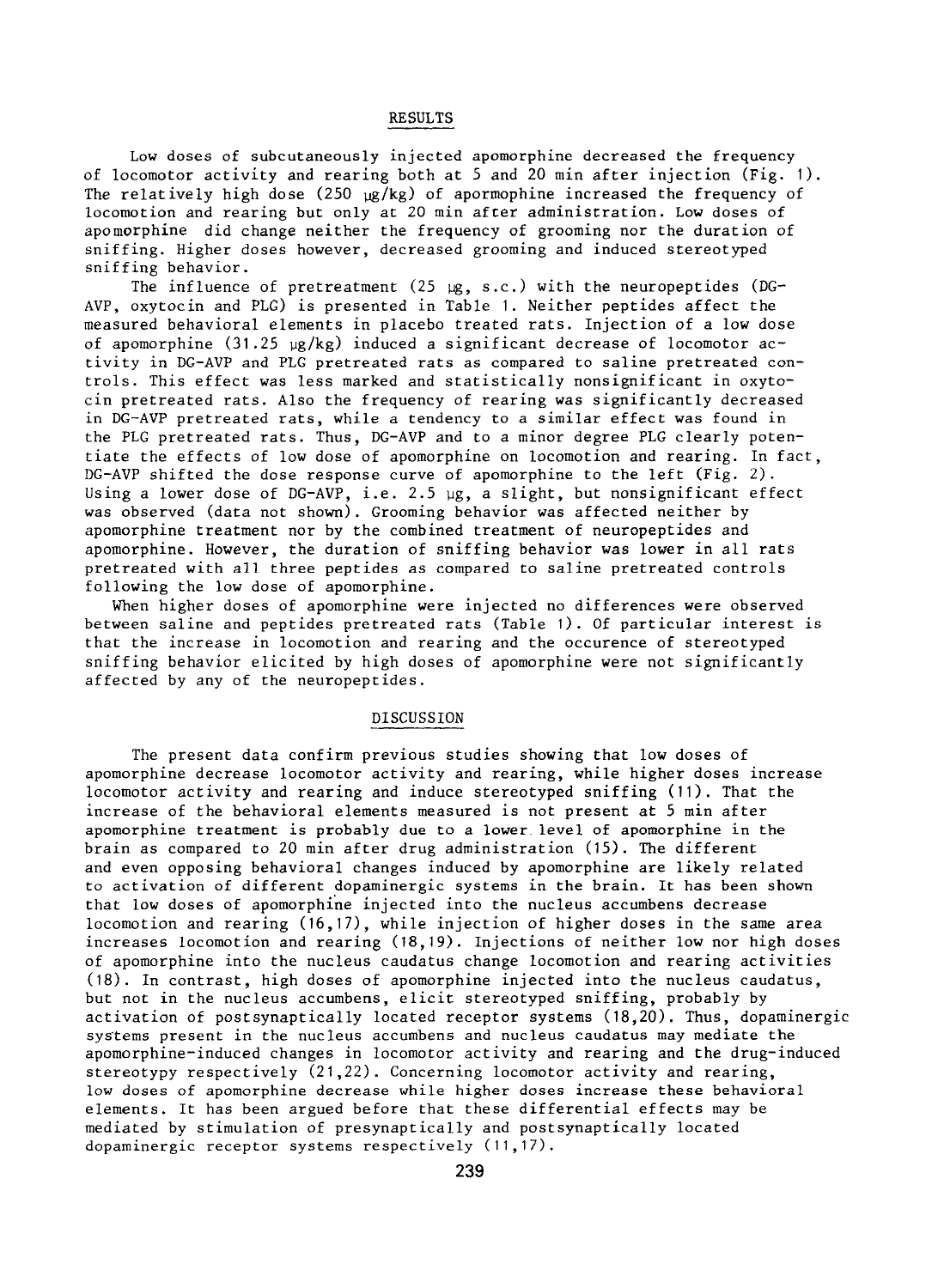|           | Treatments            | number<br>ئە                    |                                                                                        | 3<br>Rectangular                                                                                  |                                                                                            |                                                                                                                           | Circular                                                                                                                                                                                                                    | ම                                 |
|-----------|-----------------------|---------------------------------|----------------------------------------------------------------------------------------|---------------------------------------------------------------------------------------------------|--------------------------------------------------------------------------------------------|---------------------------------------------------------------------------------------------------------------------------|-----------------------------------------------------------------------------------------------------------------------------------------------------------------------------------------------------------------------------|-----------------------------------|
| $-60$ min | $\circ$               | rats                            | locomotion                                                                             | earing<br>. н                                                                                     | grooming                                                                                   | locomotion                                                                                                                | rearing                                                                                                                                                                                                                     | (sec.)<br>sniffing                |
| saline    |                       | <b>488</b>                      | ïη,<br>0<br>+1<br><b>∞ ທ ທ</b><br><b>၈ ∞ ၈ ∞</b>                                       | n 4 9 m<br>0 0 0 0<br>+1<br>r<br>$\infty \sim \infty$ $\infty$                                    | Φ<br>$\bullet$<br>$7.875$<br>$7.875$                                                       | $\frac{0}{1}$<br>H<br>$\ddot{\cdot}$<br>$\frac{6}{1}$                                                                     | 0<br>+1<br>÷.<br>$\infty$                                                                                                                                                                                                   | +1<br>38                          |
| DC-AVP    | placebo               |                                 | 5<br>5<br>5<br>5<br>4<br>5<br>$\circ$ $\circ$<br>$+$ $+$                               | +1 +1<br>4.2                                                                                      | $\frac{3}{1}$<br>+1 +1 +1                                                                  | $\frac{1}{1}$ .<br>$+ +$<br>16.3                                                                                          | ه به به ب<br>ب<br>$\circ \circ \circ$<br>+ + +<br>$\frac{4}{8}$ $\frac{1}{8}$ $\frac{1}{8}$                                                                                                                                 | 2222<br>$+1 + 1$<br>$\frac{1}{4}$ |
| oxytocin  |                       |                                 |                                                                                        |                                                                                                   |                                                                                            |                                                                                                                           |                                                                                                                                                                                                                             | 44                                |
| PLG       |                       | 36                              | $\circ$<br>$\ddot{}$<br>ທ                                                              | $+$<br>$\circ$                                                                                    | $\ddot{\circ}$<br>$\circ$<br>- 44                                                          | $\ddot{\bm{\delta}}$<br>0<br>$\overline{\mathbf{H}}$<br>$\ddot{\phantom{0}}$<br>$\sharp$                                  |                                                                                                                                                                                                                             | $+1$<br>$\overline{a}$            |
| saline    |                       |                                 | o<br>0<br>+1<br>2                                                                      | m<br>$\circ$<br>41                                                                                | r                                                                                          | 0<br>H<br>ෑ<br>$\frac{4}{1}$                                                                                              | 0                                                                                                                                                                                                                           | $\frac{6}{4}$                     |
| DG-AVP    | apomorphine<br>(31.25 |                                 | $0.5*$<br>$0.5*$<br>$+1$<br>$\ddot{2}$ $\ddot{2}$ $\ddot{4}$                           | $0.4*$<br>$0.5$<br>$0.7$<br>$+1$<br>$\begin{array}{c} 4 & 0 & 0 & 0 \\ 0 & 0 & 0 & 4 \end{array}$ | $\frac{4}{10}$ $\frac{1}{10}$ $\frac{1}{10}$<br>+ + + +                                    | $\ddot{}$<br>7.78                                                                                                         | ×<br>$-9.47$<br>$\circ$ $\sim$<br><b>+1 +1 +1</b><br>$\frac{1}{6}$<br>$\frac{3}{2}$<br>$\frac{5}{2}$<br>$\frac{3}{2}$<br>$\frac{3}{2}$<br>$\frac{3}{2}$<br>$\frac{3}{2}$<br>$\frac{3}{2}$<br>$\frac{3}{2}$<br>$\frac{3}{2}$ | 2 * * *<br>2 4 2 2<br>+ + +       |
| oxytocin  | ug/kg)                |                                 | $+$ $+$                                                                                | $+1$                                                                                              | 4.38                                                                                       | $\begin{array}{c}\n 5 & 0 & 5 \\ - & 0 & 5 \\ \hline\n 0 & 0 & 7\n \end{array}$<br>$+1$                                   |                                                                                                                                                                                                                             | 388                               |
| PLG       |                       |                                 |                                                                                        |                                                                                                   |                                                                                            | $\ddot{}$                                                                                                                 | 0                                                                                                                                                                                                                           | $\overline{\mathbf{H}}$           |
| saline    | apomorphine           |                                 | 0<br>H                                                                                 | 0<br>+1<br>∞                                                                                      | +1<br>7.1                                                                                  | $\circ$<br>+1<br>œ.<br>$\supseteq$                                                                                        | 0<br>$\mathbf{H}$<br>ヰ<br>ທັ                                                                                                                                                                                                | +I<br>38                          |
| $DC-AVP$  | (62.5                 |                                 |                                                                                        |                                                                                                   | 5.3                                                                                        | $\overline{a}$                                                                                                            |                                                                                                                                                                                                                             |                                   |
| oxytocin  | $\mu g / k g)$        | $\frac{1}{2}$ $\alpha$ $\alpha$ | $\ddot{\cdot}$<br>$\circ$ $-$<br>11 11 11<br>$n \alpha \omega \wedge$<br>5.5.7         | 6.14.6<br>$\circ \circ \circ$<br>$+1 + 1 + 1$<br>$\therefore$<br>4 m w m                          | ن ن ن ه ن<br>$+1 + 1 + 1 +$                                                                | $\ddot{\dot{\alpha}}$ $\dot{\omega}$ $\dot{\dot{\alpha}}$ $\ddot{\dot{\alpha}}$<br>$+1 + 1 + 1$<br>ີ $\ddot{a}$ ຕໍ<br>229 | $\ddot{\circ}$ $\ddot{\circ}$ $\ddot{\circ}$<br>$\circ$<br>3004                                                                                                                                                             | 4313<br>+1 +1 +1<br>37.38         |
| PLG       |                       |                                 | $\circ$                                                                                |                                                                                                   | ç<br>$\infty$                                                                              | $\overline{\phantom{0}}$                                                                                                  | $\overline{\phantom{0}}$                                                                                                                                                                                                    |                                   |
| saline    | apomorphine           |                                 | 0                                                                                      | 4                                                                                                 |                                                                                            | $\overline{\phantom{0}}$                                                                                                  |                                                                                                                                                                                                                             | +1<br>5                           |
| $DC-AVP$  | $(125 \mu g/kg)$      | $\sim$ 0                        | نۍ نه<br>$\circ$<br>+1 +1 +1<br>$\frac{1}{2}$<br>546                                   | $\dot{\phi}$ $\dot{\omega}$ $\dot{\tau}$<br>00<br>+1 +1 +1<br>i,<br>$\overline{\phantom{0}}$      | $\frac{8}{9}$ + $\frac{6}{9}$ + $\frac{3}{9}$<br>+1 +1 +1<br>enia<br>Sino                  | $\circ$ $\circ$ $\circ$<br>$\circ$<br>+1 +1 +1<br>ה ה<br>1519                                                             | $\vec{a}$<br>$\circ$<br><b>+1 +1 +1</b><br>$7.3 - 7.5$                                                                                                                                                                      | いしつ<br>$+1$<br>47                 |
| PLG       |                       |                                 | $\overline{\phantom{0}}$<br>$\overline{ }$                                             | $\overline{\phantom{0}}$<br>$\circ$<br>$\overline{v}$                                             |                                                                                            | $\overline{4}$<br>LO <sub>1</sub>                                                                                         | $\overline{\phantom{a}}$                                                                                                                                                                                                    | $+1$<br>$\frac{3}{4}$             |
| saline    | apomorphine           |                                 | 0                                                                                      | 0                                                                                                 |                                                                                            | H<br>0<br>34                                                                                                              | ٠<br>+1<br>$\circ$<br>$\tilde{\mathbf{Q}}$                                                                                                                                                                                  | +ı                                |
| DG-AVP    | $(250 \mu g/kg)$      |                                 | $\overline{\phantom{m}}$<br>$\frac{1}{2}$                                              |                                                                                                   |                                                                                            |                                                                                                                           | $\bullet$                                                                                                                                                                                                                   |                                   |
| oxytocin  |                       | ထေထထထ                           | $\begin{array}{c} 0.0000 \\ 0.0000 \\ \end{array}$<br>$\circ$<br>+ + + +<br><b>KOO</b> | ن ن ن ن <i>+</i><br>$\circ \circ \circ$<br>+ + + +<br>ن ف ف ف<br>nnnn                             | $\frac{7}{1}$<br>$\frac{3}{1}$<br>$\frac{3}{1}$<br>+1 +1 +1 +1<br>a in in in<br>a in in in | う279<br>2222<br>+1 +1 +1<br>.94<br>$28$<br>$27$                                                                           | 0525<br>$\bullet$<br><b>+1 +1 +1</b><br>$13.8$<br>$11.7$                                                                                                                                                                    | ううすう<br>$H$ $H$ $H$<br>82728      |
| PLG       |                       |                                 | $\circ$                                                                                |                                                                                                   |                                                                                            |                                                                                                                           |                                                                                                                                                                                                                             |                                   |

TABLE 1.

TABLE 1.

placebo or graded doses of apomorphine. They were tested in rectangular (A) and circular (B) testbox for 3 min placebo or graded doses of apomorphine. They were tested in rectangular (A) and circular (B) testbox for at 5 and 20 min after the last injection respectively.<br>+ Mean + SEM<br>\* P<0.05 vs saline-apomorphine (31.25 µg/kg) trea

at 5 and 20 min after the last injection respectively. + Mean + SEM

\* P<O.05 **VS** saline-apomorphine (31.25 ug/kg) treated rats (Student Newman-Keuls multiple range test).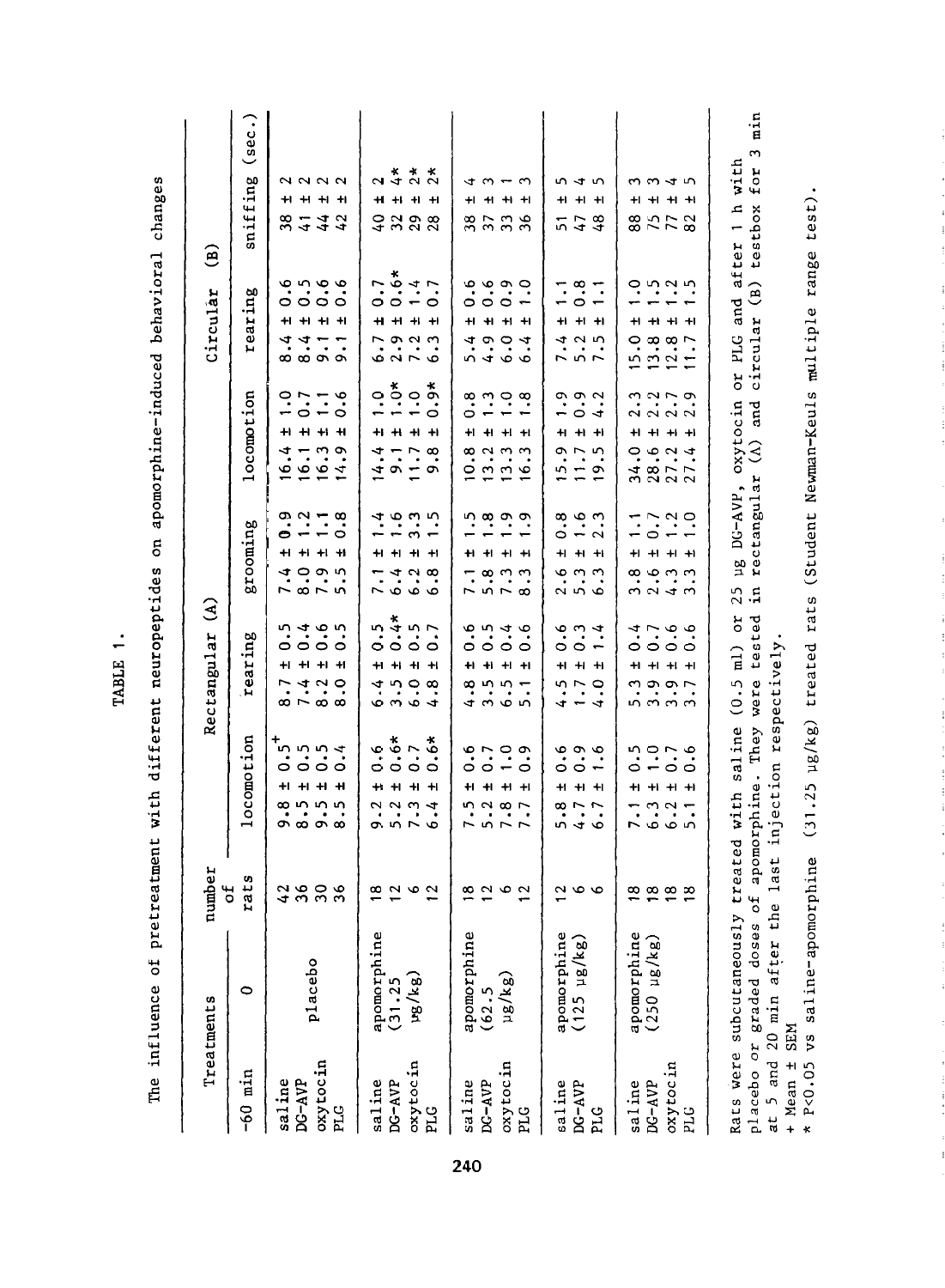

Fig. 1. Apomorphine-induced behavioral changes as assessed in a rectangular (A) cage for 3 min starting 5 min after subcutaneous treatment with placebo or graded doses of apomorphine and tested in a circular (B) cage for 3 min starting 20 min after treatment. Animals were injected subcutaneously with saline 1 h before apomorphine. Mean behavioral scores versus the dose of apomorphine is presented. Vertical bars represented 2 SEM.

> \*PiO.O5 **vs** placebo treated rats (Student Newman-Keuls multiple range test).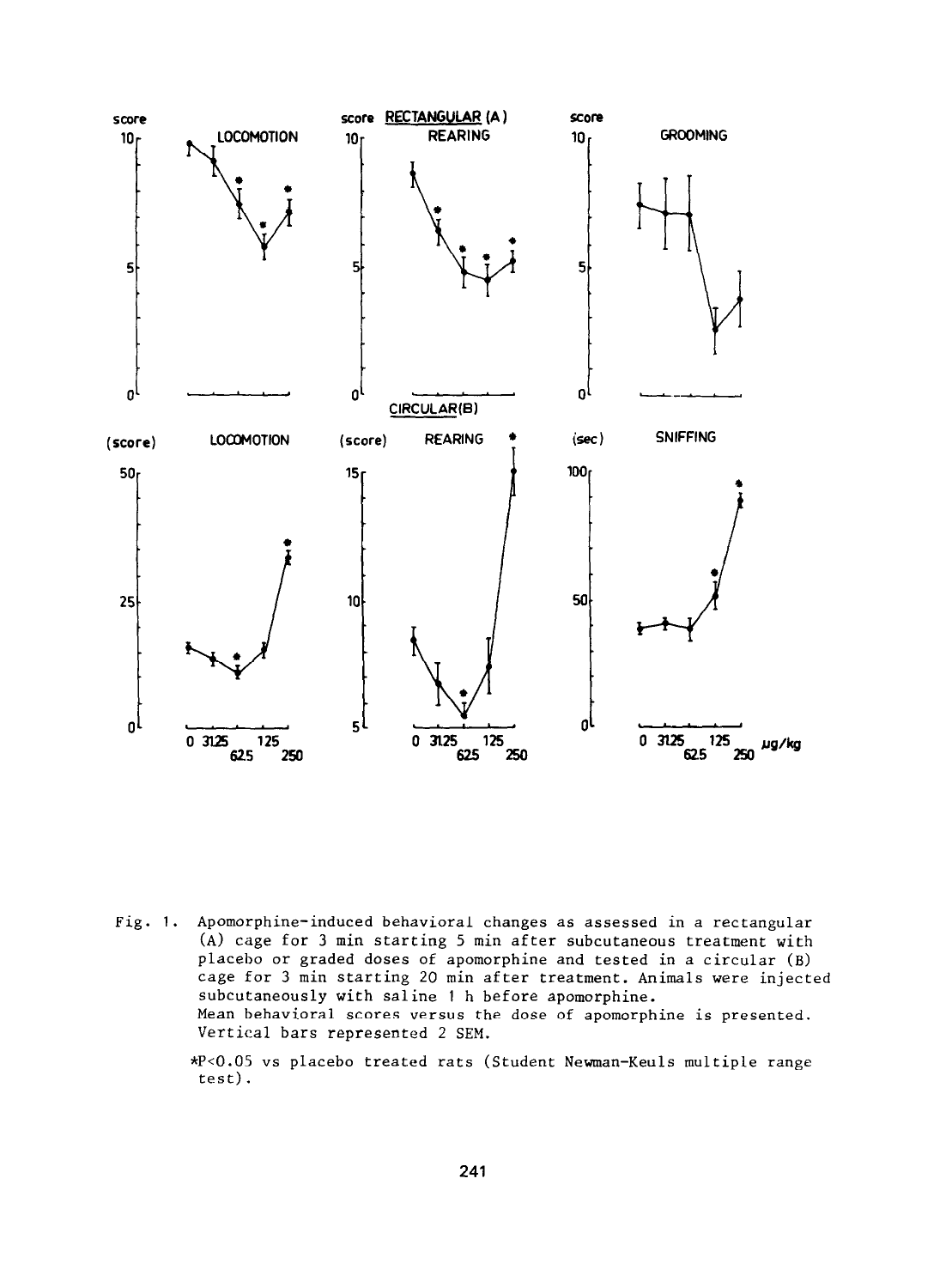

Fig.2. Effect of subcutaneous pretreatment with saline  $(0.5 \text{ ml})$  ( $\bullet$ — $\bullet$ ) or 25  $\mu$ g DG-AVP( $o \rightarrow 0$ ) on apomorphine-induced decrease of locomotion. Groups of animals were subcutaneously injected with placebo or graded doses of apomorphine 1 h after pretreatment and 5 min before testing in a rectangular test cage. The mean locomotion score versus the dose of apomorphine is presented. Vertical bars represent 2 SEM.

 $*$  P<0.05 vs saline-apomorphine (31.25 µg/kg) treated rats (Student Newman-Keuls multiple range test).

 $A + P < 0.05$  vs saline-placebo, respectively DG-AVP-placebo treated rats (Student Newman-Keuls multiple range test).

None of the tested peptides attenuated or potentiated the increase of locomotion and rearing and the stereotyped sniffing response induced by relatively high doses of apomorphine. This suggests that the peptides do not interfere with postsynaptic receptor systems probably located in the nucleus accumbens and nucleus caudatus and activated by apomorphine leading to the mentioned changes in behavior. The peptides did however interfere with the. $\vec{r}$ behavioral effects induced by low dose of apomorphine. Both DG-AVP and PLG significantly potentiated the apomorphine induced decrease in locomotion and rearing. A tendency towards a similar effect was found for oxytocin. DG-AVP appeared the most effective in this respect. Considering the dose response curves of apomorphine in the absence and presence of the peptide, it can be concluded that the rats pretreated with peptides are more sensitive to apomorphine with respect to drug induced hypoactivity. Thus, the tested peptides, especially DG-AVP and PLG may interfere with dopaminergic receptor systems presumably presynaptically located in the nucleus accumbens. Whether the decrease of sniffing behavior observed in rats treated with peptides and a low dose of apomorphine is also due to an interaction of the peptides with presynaptically located dopaminergic receptor systems, probably elsewhere in the brain, is not clear as yet.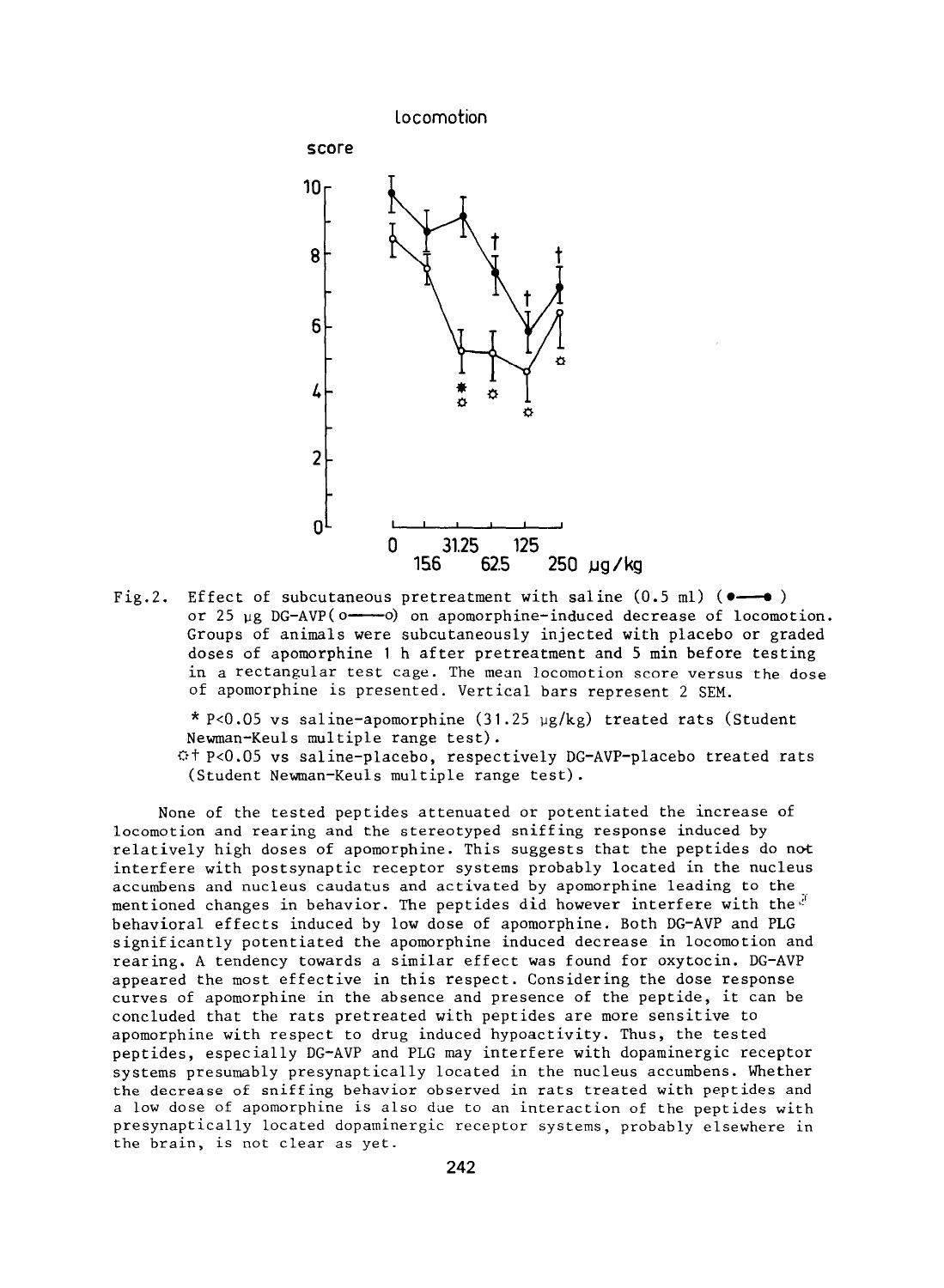A number of neurochemical studies has been performed dealing with the interaction between neurohypophyseal hormones and their fragments with catecholaminergic activity in the brain. The reported data are however difficult to interprete since the effects seem to depend on the dose of the peptide, the time that elapsed after peptide administration, the brain structure investigated, the method of determination of catecholaminergic activity, etc. (4). Thus, whether neurochemical data can support the interaction between neurohypophyseal peptides and presynaptically located dopaminergic systems, as suggested by the present findings, can not be answered at the moment. Other behavioral studies dealing with the tested peptides and apomorphine, are limited to PLG. It has been shown that PLG can potentiate the apomorphine-induced stereotypy and turning behavior (23,24,25). However, these effects were observed in rats in which the dopaminergic receptor systems were supersensitive due to either selective denervation by 6-OHDA or chronic treatment with haloperidol. Consistent with our data, in naive animals PLG failed to influence the effect of high doses of apomorphine on climbing activity in mice (25) and apomorphine-induced stereotypy in rats (26). However, in general much higher doses of PLG were used in the mentioned studies as compared to the present experiments. Cox (27) showed that PLG (1 mg/kg) slightly but significantly antagonized apomorphine-induced stereotypy in rats, which is not inconsistent with the suggestion of a potentiation of presynaptic dopaminergic receptor activation. That neurohypophyseal hormones and their fragments may interfere with brain dopamine at the presynaptic level, has also been suggested by Schulz (28) who studied the action of these peptides on rotation behavior following unilateral 6-OHDA-induced lesion of the dopaminergic cell bodies in the substantia nigra.

It has been shown that vasopressin, oxytocin and PLG have different and even opposing effects in certain behavioral testprocedures (e.g. extinction of active avoidance behavior, passive avoidance behavior, acquisition of heroin self-administration, electrical self-stimulation behavior from the ventral tegmental area) (2,29). However, these peptides induce the same effects in other testprocedures, for example, these peptides facilitate the development of tolerance to and physical dependence on morphine and attenuate experimentally induced amnesia (2). It remains however to be shown that the potentiating effect of the peptides on apomorphine-induced hypolocomotion is somehow related to their influence on amnesia and morphine action.

In conclusion, the present data show that peptides related to neurohypophyseal hormones i.e. DG-AVP, oxytocin and PLG interfere with brain dopaminergic receptor systems. This action is,however,restricted to certain dopaminergic systems. No interaction was found with apomorphine-induced hyperlocomotion and stereotyped sniffing, responses probably mediated by postsynaptically located dopaminergic receptor systems in the nucleus accumbens and caudatus respectively. Peptide treated rats were more sensitive to apomorphine with respect to the drug-induced hypoactivity, suggesting that the peptides interfere with specific dopaminergic receptor systems, presumably located presynaptically in the nucleus accumbens area. In this respect, PLG and especially DG-AVP were more effective than oxytocin.

## REFERENCES

- 1. De Wied, D. (1971). Long term effect of vasopressin on the maintenance of conditioned avoidance response in rats. Nature 232: 58-60.
- 2. Van Ree, **J.M.,** Bohus, B., Versteeg, D.H.G. and De Wied, D. (1978). Neurohypophyseal principles and memory processes. Biochem. Pharmac. 27: 1793-1800.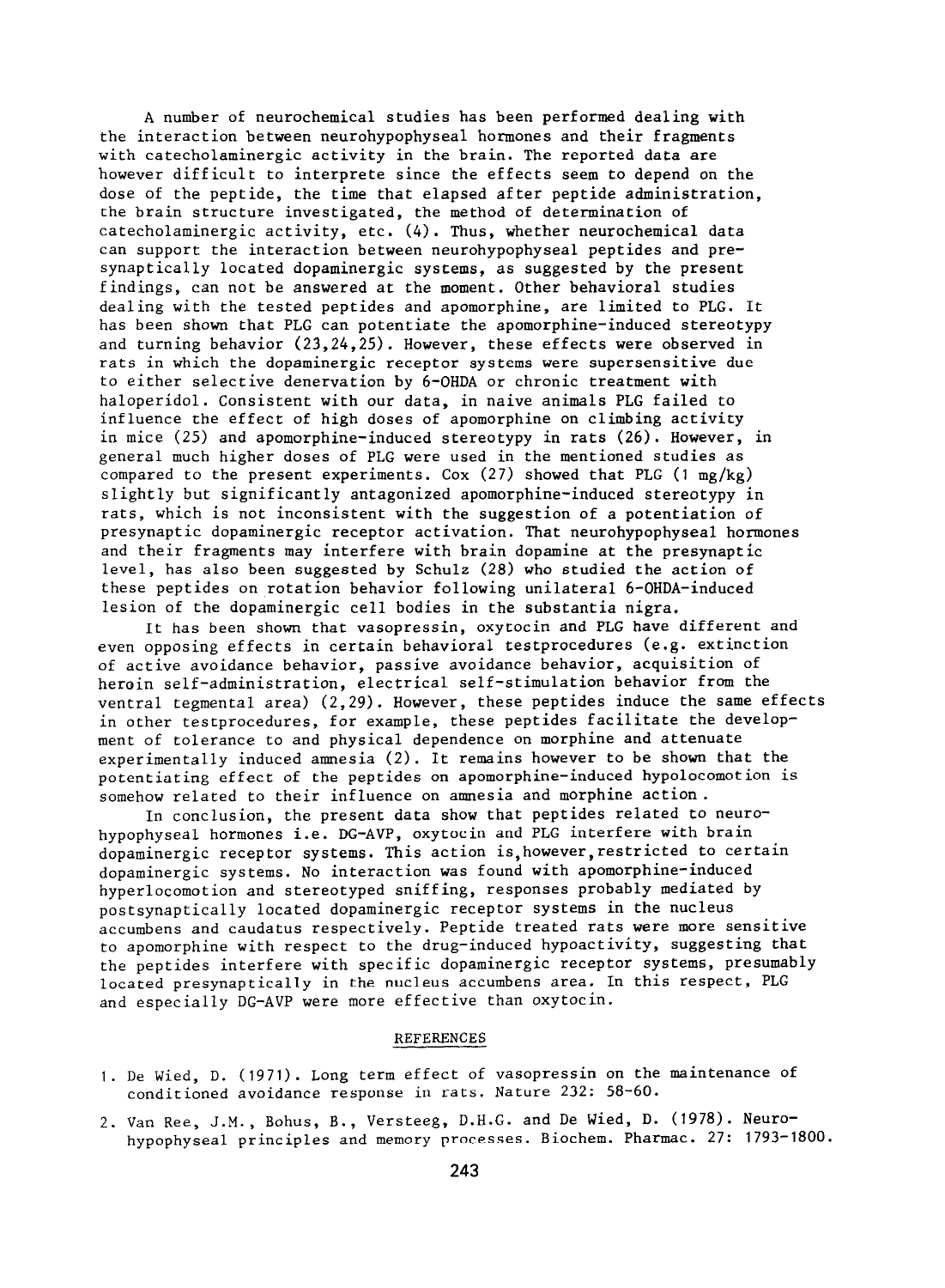- 3. Van Wimersma Greidanus, Tj.B., Van Ree, J.M. and De Wied, D. (1983). Vasopressin and memory. Pharmac. Ther. 20: 437-458.
- 4. Versteeg, D.H.G. (1983). Neurohypophyseal hormones and brain neurochemistry. Pharmac. Ther. 19: 297-325.
- 5. Kovacs, G.L., Vecsei, L., Szabo, G. and Telegdy, G. (1977). The involvement of catecholaminergic mechanisms in the behavioral action of vasopressin. Neurosci. Letters 5: 337-344.
- 6. Tanaka, M., De Kloet, E.R., De Wied, D. and Versteeg, D.H.G. (1977). Arginine8-vasopressin affects catecholamine metabolism in specific brain nuclei. Life Sci. 20: **1799-1808.**
- 7. Tanaka, M., Versteeg, D.H.G. and De Wied, D. (1977). Regional effects of vasopressin on rat brain catecholamine metabolism. Neurosci. Letters 4: 321-325.
- 8. Versteeg, D.H.G., Tanaka, M., De Kloet, E.R., Van Ree, J.M. and De Wied, D. (1978). Prolyl-leucyl-glycinamide (PLG): regional effects on a-MpT-induced catecholamine disappearance in rat brain. Brain Res. 143: 561-566.
- 9. Kovacs, G.L., Bohus, B, Versteeg, D.H.G., De Kloet, E.R. and De Wied, D. (1979). Effect of oxytocin and vasopressin on memory consolidation: Sites of action and catecholaminergic correlates after local microinjection into limbic-midbrain structures. Brain Res. **175: 303-314.**
- **10.** Versteeg, D.H.G., De Kloet, E.R., Van Wimersma Greidanus Tj.B. and De Wied, D. (1978). Vasopressin modulates the activity of catecholamine containing neurons in specific brain regions. Neurosci. Letters **11: 69-73.**
- **11.** Van Ree, J.M., Innemee, H., Louwerens, J.W., Kahn, R.S. and De Wied, D. (1982). Non-opiate  $\beta$ -endorphin fragments and dopamine-I: The neurolepticlike y-endorphin fragments interferewith the behavioral effects elicted by small doses of apomorphine. Neuropharmacology 21: **1095-1101.**
- **12.** De Wied, D., Greven, H.M., Lande S. and Witter, A. (1972). Dissociation of the behavioral and endocrine effects of lysine vasopressin by tryptic digestion. Br. J. Pharmac. 45: 118-122.
- 13. Chiu, S. and Mishra, R.K. (1979). Antagonism of morphine-induced catalepsy by L-prolyl-L-leucyl-glycinamide. Eur. J. Pharmac. 53: 119-125.
- 14. Chiu, S., Paulose, C.S. and Mishra, R.K. **(1981).** Effect of L-prolyl-Lleucyl-glycinamide(PLG) on neuroleptic-induced catalepsy and dopamine/ neuroleptic receptor bindings. Peptides 2: 105-111.
- 15. Watanabe, H., Nakano, S. and Ogawa, N. (1981). Pharmacokinetic study of apomorphine-induced stereotypy in food-deprived rats. Pharmac. Biochem. Behav. 14: 493-496.
- 16. Van Ree, J.M. and Wolterink, G. **(1981).** Injection of low doses of apomorphine into the nucleus accumbens of rats reduces locomotor activity. Eur. J. Pharmac. 72: 107-111.
- 17. Van Ree, J.M., Caffe, A.R. and Wolterink, G. (1982). Non-opiate ß-endorphin fragments and dopamine-III: $\gamma$ -type endorphins and various neuroleptics counteract the hypoactivity elicited by injection of apomorphine into the nucleus accumbens. Neuropharmacology 21: 1111-1117.
- 18. Van Ree, J.M., Gaffori, 0. and De Wied, D. (1983). In rat, the behavioral profile of CCK-<sup>8</sup> related peptides resembles that of antipsychotic agents. Eur. J. Pharmac. 93: **63-78.**